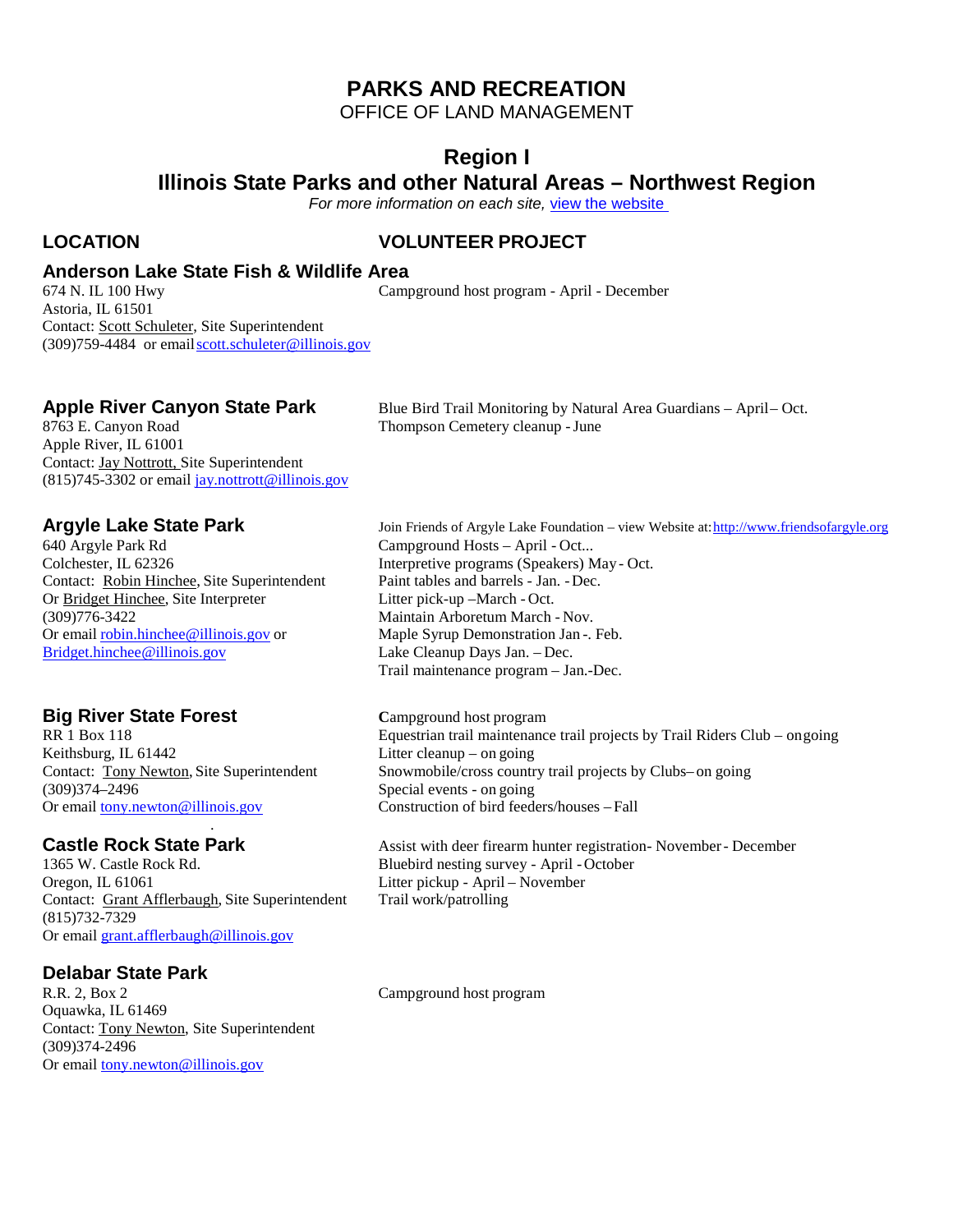# **Donnelley/DePue State Fish & Wildlife Area**<br>1001 W. 4<sup>th</sup> Street<br>Fish cor

1001 W. 4<sup>th</sup> Street Fish congregators - January - April<br>DePue. IL 61322 Wood duck box projects- all year Contact: Mike Resetich, Site Superintendent

Wood duck box projects- all year<br>Goose nest platform - all year (815)447-2353 Wood duck trapping program - July - September Pump installation and removal - September –December Wood duck and dove banding

**Franklin Creek State Natural Area** Join the Franklin Creek Preservation Area Committee – view Website at[: http://www.franklincreekgristmill.com/](http://www.franklincreekgristmill.com/) 1872 Twist Road Rock River Trail & Horseman's Assn. erosion correction assistance – on going Franklin Grove, IL 61031 Grist Mill operation by Franklin Creek PAC - on going

**Green River State Wildlife Area**

Contact: Jolyn Wise, Site Superintendent

or email [jolyn.wise@illinois.gov](mailto:jolyn.wise@illinois.gov)

(815)456-2878

375 Game Rd., Harmon, IL 61042 Contact: Mike Resetich, Site Superintendent (815)379-2324

Spring and fall controlled burns - spring - fall Maintenance  $&$  monitor 200+ bluebird houses – spring Hand collection of forbs & prairie grass - fall Bird counts - January - August

Or email [mike.resetich@illinois.gov](mailto:tony.holtschlag@illinois.gov) Butterfly monitoring - August

## **Henderson County Conservation Area**<br>R.R. 1, Keithsburg, IL 61442

Contact: Tony Newton, SiteSuperintendent (309)374-2496 or email [tony.newton@illinois.gov](mailto:tony.newton@illinois.gov) Campground Host Program

# **Hennepin Canal Parkway/Mautino SFWA**<br>16006 - 875 "E" Street

16006 - 875 "E" Street Join Friends of the Hennepin Canal – view website at: <http://www.friends-hennepin-canal.org/><br>Sheffield, IL 61361 – Adopt-a-trail program by the Friends of the Hennepin Canal - ongoing Sheffield, IL 61361 <br>
Adopt-a-trail program by the Friends of the Hennepin Canal -ongoing<br>
Contact: Tom Vandemore, Site Superintendent Lake Sinissippi cleanup by the RRDA (Rock River Development Auth Lake Sinissippi cleanup by the RRDA (Rock River Development Authority) and local (815)454-2328 Ducks Unlimited chapter - September Or email [tom.vandemore@illinois.gov](mailto:tom.vandemore@illinois.go) Buoy Sinissippi channels by the RRDA & boaters - April Archery deer drawing by the local Whitetails Unlimited chapter - August Replace or install wood duck houses by local Boy Scout Troops – December thru February Rehabilitate a small portion of an existing prairie by a local Girl Scout troop – ongoing Towpath bank & trail cleanup projects by scout groups, RRDA, Friends of Hennepin Canal, Big Island Conservancy District, and Rock Island Conservation Club ongoing Canal cleanup by the Rock Falls Canal Trailblazer's – December thru February Bench placement along bike trail - ongoing

### **Illini State Park**

2660 E. 2350th Rd. Campground host program - April - October Contact: Tom Jackson, Site Superintendent Audubon Surveys – Jan – Dec. (815)795-2448 Or email [tom.jackson@illinois.gov](mailto:tom.jackson@illinois.gov)

Marseilles, IL 61341 OakLawn Bike Psychos events - May– Aug

## **Johnson-Sauk Trail State Recreation Area**

Kewanee, IL 61443 Eagle Scout projects -on going (O3c0t9)853-5589 Or email [kim.meyers@illinois.gov](mailto:kim.meyers@illinois.gov)

Join the Friends of Johnson Park Foundation Contact: Kim Meyers, Site Superintendent Round Barn tours by Friends of Johnson's Park – May- Round Barn Annual cleaning - April Smokey Bear flower bed maintenance – April – Oct. Campground host program - April - October .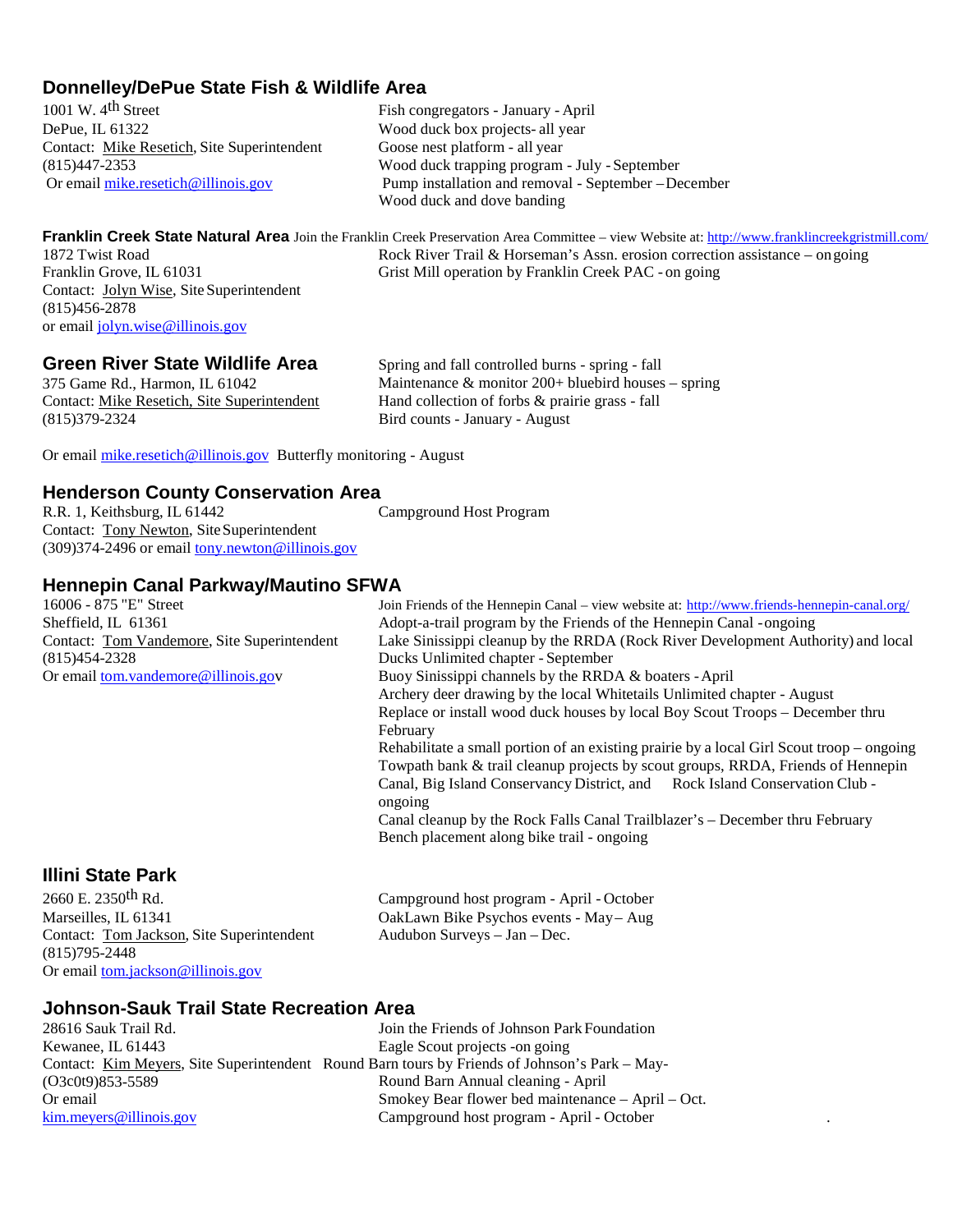### **Jubilee College State Park**

13921 W. Rte. 150 Brimfield, IL 61517 Contact: Joe Bassetti, Site Assist with DOO hunting programs Campground host program Assist with spring/fall burns - Jan. - Dec. Cleaning bird houses - April - Oct.

Superintendent (309)446-3758 Garlic mustard control - April - October Or email [joe.bassetti@illinois.gov](mailto:joe.bassetti@illinois.gov) Litter pickup of area and trails - Jan. - Dec.

Exotic removal from prairie - Jan. - Dec. Assist with Disabled Hunting Program - September - January Natural area stewardship - Jan. - Dec. Assistance in Educational programs

## **Lake Le-Aqua-Na State Park**

8542 N. Lake Rd.<br>
Lena. IL 61048 Campground host program -ongoing<br>
Trail construction by Volunteer Trail Contact: Jamie Dowdall, Site Superintendent (815)369-4282 Or email [Jamie.dowdall@illinois.gov](mailto:Jamie.dowdall@illinois.gov)

Trail construction by Volunteer Trail Crew – on going

## **LaSalle Lake State Fish & Wildlife Area**

Marseilles, IL 61341 Special events - all year Contact: Tom Jackson, Site Superintendent (815)357-1608 Or email [tom.jackson@illinois.gov](mailto:tom.jackson@illinois.gov)

Bird surveys - all year

### **Lowden Miller State Forest** Trail work/patrolling

1365 West Castle Road Oregon, IL 61061 Contact: Grant Afflerbaugh, Site Superintendent (815)732-7329 Or email [grant.afflerbaugh@illinois.gov](mailto:grant.afflerbaugh@illinois.gov)

### **Lowden State Park**

1411 N. River Rd. Campground host program - May - November Oregon, IL 61061 Trail work/patrolling Contact: Grant Afflerbaugh, Site Superintendent (815)732-6828 Or email [grant.afflerbaugh@illinois.gov](mailto:grant.afflerbaugh@illinois.gov)

## **Marseilles State Fish & Wildlife Area**<br>2660 E. 2350<sup>th</sup> Road

Marseilles, IL 613411 Contact: Tom Jackson, Site Superintendent (815)795-2448 Or em[atom.jackson@illinois.gov](mailto:tom.jackson@illinois.gov)

Audubon Society bird surveys - Mar. - Dec.

## **Marshall State Fish & Wildlife Area**<br>236 State Route 26

.

Lacon, IL 61540 Contact: Tony Colvin, Site Superintendent . (309)246-8351 Or email [tony.colvin@illinois.gov](mailto:tony.colvin@illinois.gov)

Campground host program – Mar. – Nov.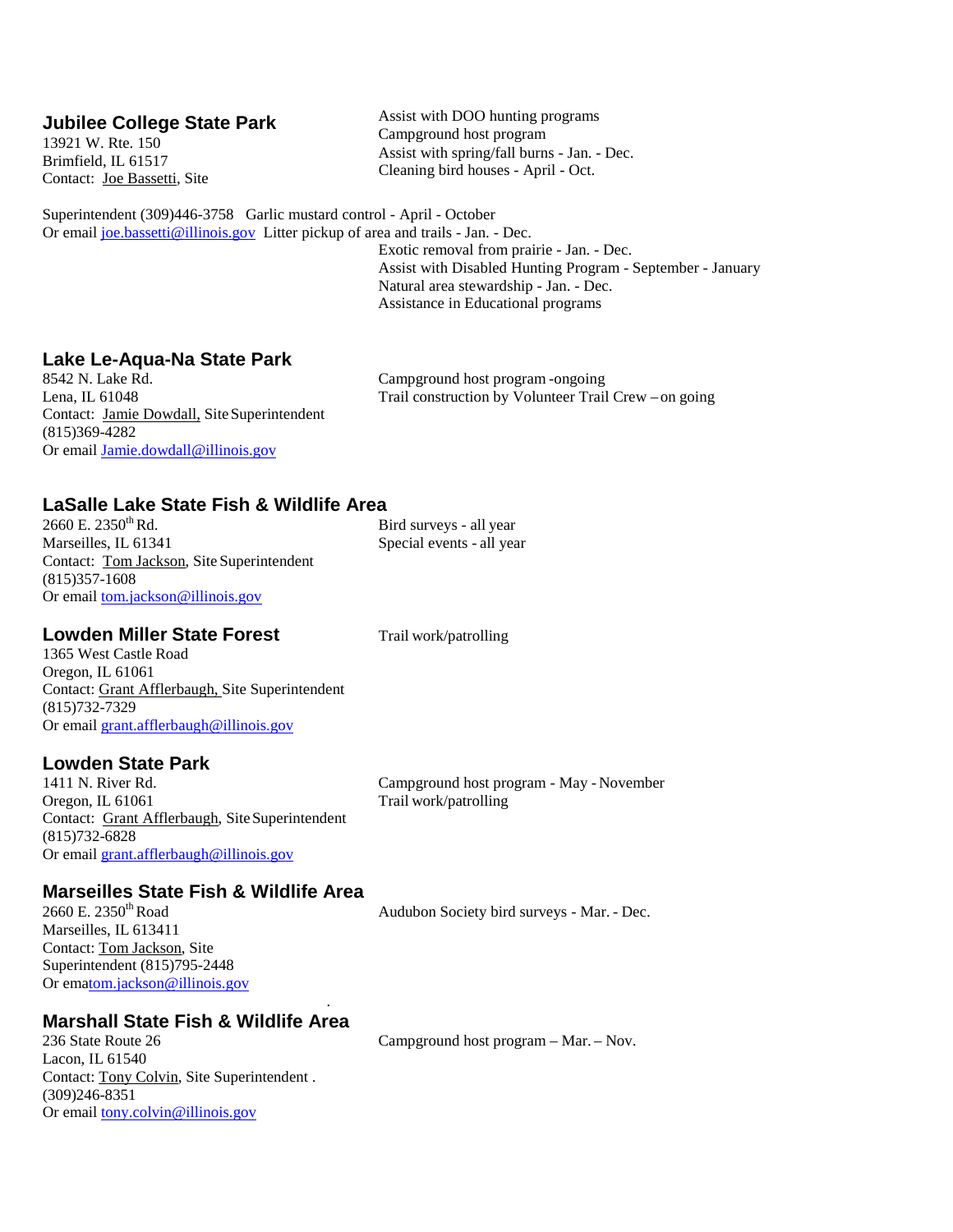## **Mississippi Palisades State Park** Campground host program 16327A Rte. 84 **Camps** Bat house project - monitor

Savanna, IL 61074 Contact: Jay Nottrott, Site Superintendent (815)273-2731 Or email [jay.nottrott@illinois.gov](mailto:jay.nottrott@illinois.gov)

18750 Lake Rd. (2008) Campground host program - Mar. – Nov... (2014) Norrison. IL 61270. Contact Mike Challand, Site Superintendent (815)772-4708 Equestrian Groups Trail Maintenance – Jan. – Dec... Or email [mike.challand@illinois.gov](mailto:mike.challand@illinois.gov)

**Morrison-Rockwood State Park** Join the Friends of Parks Foundation – call Site forcontact information Boy Scout Spring clean up - Apr. – May<br>Eagle Scout projects – Jan. Dec.

### **Prophetstown State Park/Big Bend SFWA**

(815)537-2926 Or email [mike.challand@illinois.gov](mailto:mike.challand@illinois.gov)

PO Box 181 School group blue bird box program – July - June Prophetstown, IL 61277 Park cleanup by boy scouts – April – May Contact: Mike Challand, Site Superintendent Campground host program – May - October

# **Rice Lake State Fish & Wildlife Area/Banner Marsh SFWA**<br>19721 N. US 24 Campground host program

.

19721 N. US 24 Campground host program - May<br>Canton. IL 61520 Lake clean up day — May Contact: Scott Schuleter, Site Superintendent (309)647-9184 Or email [scott.schuleter@illinois.gov](mailto:doug.jallas@illinois.gov)

Contact: Bradley Brown, Site Superintendent (815)885-3311 Campground Host program - on going

P. O. Box 64 Construct campground signs - on going<br>Wyoming, IL 61491 Assist with pruning - on going Contact: Grant McCauley, Site Superintendent (309)695-2228

# **Shabbona Lake State Recreation Area** Campground Host Program 4201 Shabbona Grove Road<br>Birdhouse repair & cleaning 1

Shabbona, IL 60550 Litter clean ups - on going

Lake clean up day – May

**Rock Cut State Park** Join Rock Cut Trail Crew - view Websiteat: [http://www.rctrailcrew.org](http://www.rctrailcrew.org/)<br>
Trail patrol - on going<br>
Trail patrol - on going Trail patrol - on going Loves Park, IL 61111 Upper Rock River Ecosystem Partnership – on going<br>
Contact: Bradley Brown, Site Superintendent Scout service projects - litter control - on going Winnebago/Boone County Greenways and Trails Committee

**Rock Island Trail State Park** Join Friends of Rock Island Trail – view Websiteat **[http://www.ritrail.org](http://www.ritrail.org/)**<br>
Assist with prairie burns - spring Assist with prairie burns - spring Assist with pruning - on going<br>Staff Depot on weekends - May – Oct. Litter pick up - on going Or email [grant.mccauley@illinois.gov](mailto:grant.mccauley@illinois.gov) Assist with funding interpreter/ education by Friends Group - on going

Birdhouse repair  $&$  cleaning By SLSC – on going Contact: Joe Lenkaitis, Site Superintendent Landscaping, flower pots, etc. – on going (815)824-2106<br>Or email joe.lenkaitis @illinois.gov Materfowl blind maintenance & rehab – on going<br>Waterfowl blind maintenance & rehab – on going Waterfowl blind maintenance  $\&$  rehab – on going Rearing pond assistance by SLSC group – on going Lake structure improvements by SLSC group –on going Trail work – trimming, surface, etc. – on going Prairie demo and maintenance by Master Gardeners – on going Scout projects – trail work, wildlife work, table repair, etc. –ongoing

### Bat house project - monitoring, construction –as needed